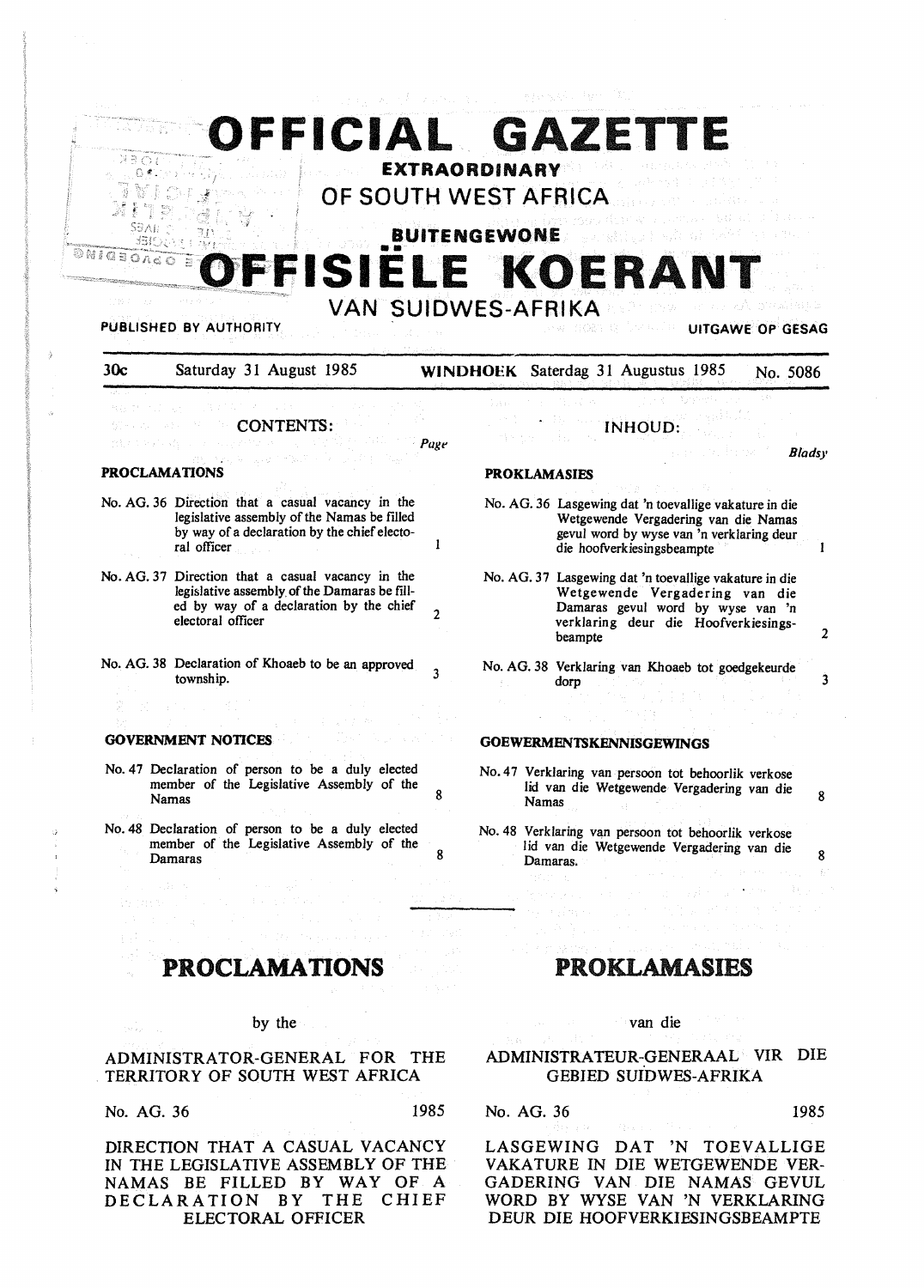Under section 2(1) of the Party List Elections Amendment Proclamation, 1981 (Proclamation AG. 24 of 1981), I hereby direct that, notwithstanding anything to the contrary in any law contained, the casual vacancy which occurred as from I February 1985 in the Legislative Assembly of the Namas on account of the death of Daniel Motinga, be filled by the chief electoral officer declaring to be a duly elected member of the said Legislative Assembly with effect from the date of the declaration, any qualified person who -

(a) has been nominated in writing for that purpose by the registered party of which the said Daniel Motinga was a candidate at the first general election in respect of the said Legislative Assembly; and

(b) has accepted his nomination in writing.

## **LOUIS PIENAAR**

Administrator-General Windhoek, 9 August 1985

**No. AG. 37** 1985

DIRECTION THAT A CASUAL VACANCY IN THE LEGISLATIVE ASSEMBLY OF THE DAMARAS BE FILLED BY WAY OF A DECLARATION BY THE CHIEF ELEC-TORAL OFFICER

Under section 2(1) of the Party List Elections Amendment Proclamation, 1981 (Proclamation AG. 24 of 1981), I hereby direct that, notwithstanding anything to the contrary in any law contained, the casual vacancy which occurred as from 4 May 1985 in the Legislative Assembly of the Damaras on account of the death of Simon Immanuel Gobs, be filled by the chief electoral officer declaring to be a duly elected member of the said Legislative Assembly with effect from the date of the declaration, any qualified person who -

(a) has been nominated in writing for that purpose by the registered party of which the said Simon Immanuel Gobs was a candidate at the first general election in respect of the said Legislative Assembly; and

(b) has accepted his nomination in writing.

## **LOUIS PIENAAR**

Administrator-General Windhoek, 9 August 1985

Kragtens artikel 2(1) van die Partylysverkiesingswysigingsproklamasie, 1981 (Proklamasie AG. 24 van 1981), gelas ek hierby dat, ondanks andersluidende wetsbepalings, die toevallige vakature wat met ingang van 1 Februarie 1985 in die Wetgewende Vergadering van die Namas ontstaan bet weens die bedanking van Daniel Motinga, gevul word deur die verklaring deur die hoofverkiesingsbeampte tot behoorlik verkose lid van genoemde Wetgewende Vergadering met ingang van die datum van die verklaring, van 'n bevoegde persoon wat -

(a) vir die doel skriftelik genomineer is deur die geregistreerde party waarvan genoemde Daniel Motinga 'n kandidaat by die eerste algemene verkiesing ten opsigte van genoemde Wetgewende Vergadering was; en

(b) sy nominasie skriftelik aanvaar bet.

## **LOUIS PIENAAR**

Administrateur-generaal Windhoek, 9 Augustus 1985

No. AG. 37 1985

LASGEWING DAT 'N TOEVALLIGE VAKA TURE IN DIE WETGEWENDE VERGADERING VAN DIE DAMARAS GEVUL WORD BY WYSE VAN 'N VERKLARING DEUR DIE HOOFVER-KIESINGSBEAMPTE

Kragtens artikel 2(1) van die Partylysverkiesingswysigingsproklamasie, 1981 (Proklamasie AG. 24 van 1981), gelas ek hierby dat, ondanks anderslu idende wetsbepalings, die toevallige vakature wat met ingang van 4 Mei 1985 in die Wetgewende Vergadering van die Damaras ontstaan het weens die afsterwe van Simon Immanuel Gobs, gevul word deur die verklaring deur die hoofverkiesingsbeampte tot behoorlik verkose lid van genoemde Wetgewende Vergadering met ingang van die datum van die verklaring, van 'n bevoegde persoon wat -

(a) vir die doel skriftelik genomineer is deur die geregistreerde party waarvan genoemde Simon Immanuel Gobs 'n kandidaat by die eerste algemene verkiesing ten opsigte van genoemde Wetgewende Vergadering was; en

(b) sy nominasie skriftelik aanvaar het.

## LOUIS PIENAAR

Administrateur-generaal Windhoek, 9 Augustus **1985**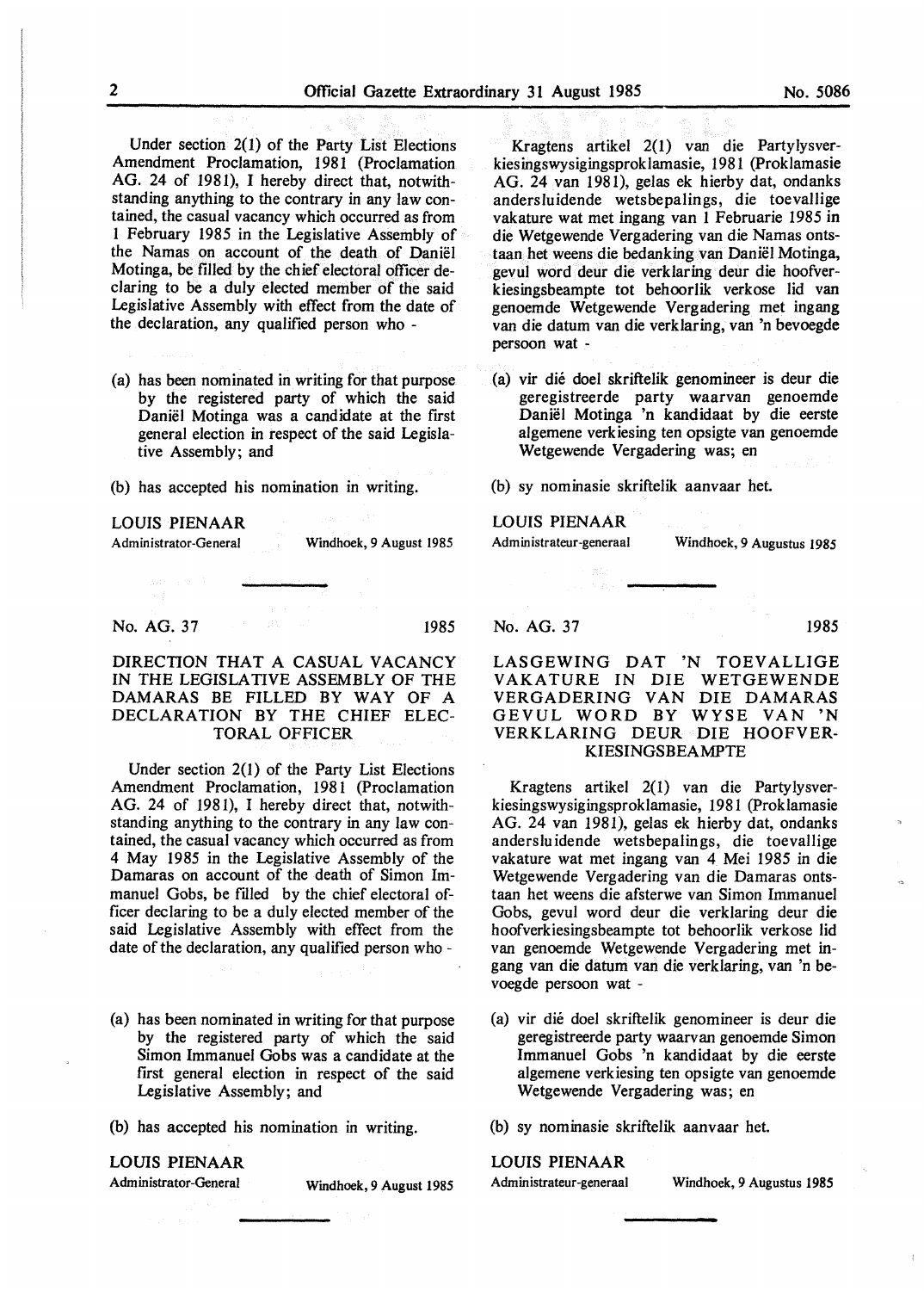No. AG. 38 1985

## DECLARATION OF KHOAEB TO BE AN **APPROVED TOWNSHIP**

Under section 13 of the Townships and Division of Land Ordinance, 1963 (Ordinance 11 of 1963), I hereby declare the area represented by General Plan B. 75(A.157/83) to be an approved township.

The conditions subject to which the application for permission to establish the township concerned has been granted, are set forth in the Schedule in terms of the said section 13.

**L.A. PIENAAR** 

Administrator-General Windhoek, 9 August *1985* 

## **SCHEDULE**

## I. NAME OF TOWNSHIP

The township shall be called Khoaeb.

## 2. COMPOSITION OF TOWNSHIP

The township comprises 208 erven numbered 103 to 138, 274 to 444, 2 open spaces numbered 445 and 446 and streets as indicated on General Plan B. 75(A.157/83).

### 3. RESERVED ERVEN

The following erven are reserved as follows:

- (a) For purposes of the local authority: Erven 276, 277, 292, 313, 386, 387 and 444.
- (b) For the South African Transport Services: Erf 383.

## 4. CONDITIONS OF TITLE

- A. The following conditions shall be registered in favour of the local authority against the title deeds of all erven, except those referred to in item 3:
	- (1) The owner and any lessee of the erf shall be obliged to allow -
		- (a) water pipe-lines, storm water drain pipes, sewer-pipes or overhead or underground electrical supply lines as may from time to time be considered necessary by the local authority, to be constructed across the erf in such a manner and in such

No. AG. 38 1985

## VERKLARING VAN KHOAEB TOT GOEDGEKEURDE DORP

Kragtens artikel 13 van die Ordonnansie op Dorpe en Grondverdeling 1963 (Ordonnansie 11 van 1963) verklaar ek hierby die gebied voorgestel op Algemene Plan B. 75(A.157/83) tot goedgekeurde dorp.

Die voorwaardes ingevolge waarvan die aansoek om verlof tot stigting van die betrokke dorp toegestaan is, word ingevolge genoemde artikel 13 in die Bylae uiteengesit.

L.A. **PIENAAR**  Administrateur-generaal Windhoek, 9 Augustus *1985* 

## BYLAE

## I. NAAM VAN DORP

Die dorp beet Khoaeb.

2. SAMESTELLING VAN DORP

Die dorp bestaan uit 208 erwe genommer 103 tot 138, 274 tot 444, 2 oop ruimtes genommer 445 en 446 en strate soos aangedui op Algemene Plan B. 75(A.157/83).

## 3. GERESERVEERDE ERWE

Die volgende erwe word soos volg gereserveer:

- (a) Vir doeleindes van die plaaslike bestuur: Erwe 276, 277, 292, 313, 386, 387 en 444.
- (b) Vir die Suid-Afrikaanse Vervoerdienste: Erf 383.

## 4. TITELVOORWAARDES

- A. Die volgende voorwaardes moet ten gunste van die plaaslike bestuur geregistreer word teen die titelbewyse van alle erwe, buiten die genoem in item 3:
	- ( 1) Die eienaar en enige huurder van die erf is verplig om toe te laat -
		- (a) dat waterpyplyne, stormwaterafvoerpype, rioolpype of bogrondse of<br>ondergrondse elektriese ondergrondse kragtoevoerlyne, wat die plaaslike bestuur van tyd tot tyd nodig ag, op so 'n wyse en in so 'n ligging soos van tyd tot tyd na oorlegpleging met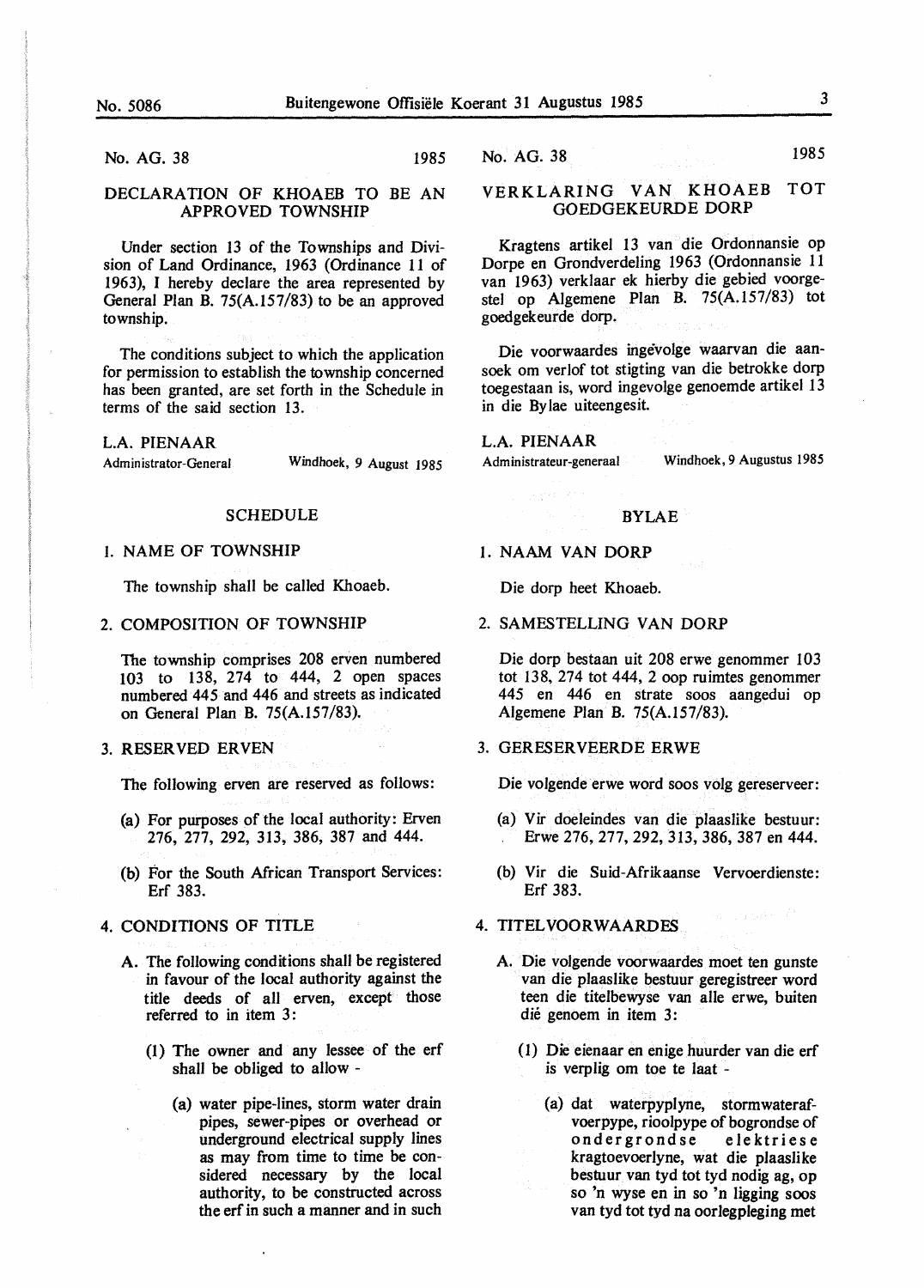a position as may from time to time be determined by the local authority after consultation with the owner of the erf;

- (b) any materials excavated during the construction, maintenance or removal. of any such water pipeline, storm water drain pipe, sewerpipe or overhead or underground electrical supply line, to be placed on the erf temporarily;
- (c) any person who may be required to enter the erf in order to perform his duties pertaining to such construction, maintenance or removal of any such water pipe-line, storm water drain pipe, sewer-pipe or overhead or underground electrical supply line or any other work pertaining thereto, to enter the erf at all reasonable times,

without any compensation being recoverable from the local authority: Provided that any damage caused at the construction, maintenance or removal of any such water pipe-line, storm water drain pipe, sewer-pipe or overhead or underground electrical supply line or any other work pertaining thereto or any damage caused at the placing on or removal from the erf of any materials referred to in subparagraph (b), shall be compensated by the local authority.

(2) The owner of the erf shall at his own expense erect a retaining wall or walls approved by the local authority, to prevent any portion of the erf adjoining the street from falling into the street or *vice versa,* as the case may be: Provided that where the owner of the erf has already erected a retaining wall or walls approved by the local authority, and any street or streets adjoining the erf are thereafter constructed or reconstructed at such a level that as a consequence thereof a new retaining wall or walls have to be erected or that an existing retaining wall or walls have to be altered to prevent any portion of the erf from falling into the street or *vice versa,* 

ale calment as the state of the state of

die eienaar van die erf deur die plaaslike bestuur bepaal word, oor die erf aangelê word;

- (b) dat enige materiaal wat uitgegrawe word gedurende die konstruksie, instandhouding of verwydering van enige sodanige waterpyplyn, stormwaterafvoerpyp, rioolpyp of bogrondse of ondergrondse elektriese kragtoevoerlyn, tydelik op die erf geplaas mag word;
- (c) dat iedereen van wie dit vereis word om die erf te betree ten einde sy pligte in verband met sodanige konstruksie, instandhouding of verwydering van enige sodanige waterpyplyn, stormwaterafvoerpyp, rioolpyp of bogrondse of ondergrondse elektriese kragtoevoerlyn, of enige ander werk wat daarmee in verband staan, te verrig, die erf te enige redelike tyd mag betree,

sonder dat enige vergoeding op die plaaslike bestuur verhaalbaar sal wees: Met dien verstande dat enige skade veroorsaak by die konstruksie, instandhouding of verwydering van enige sodanige waterpyplyn, stormwaterafvoerpyp, rioolpyp of bogrondse of ondergrondse elektriese kragtoevoerlyn of enige ander werk wat daarmee in verb and staan, of enige skade veroorsaak by die plasing op of verwydering van die erf van enige materiaal bedoel in subparagraaf (b), deur die plaaslike bestuur vergoed moet word.

(2) Die eienaar van die erf moet op eie koste 'n keermuur of keermure wat deur die plaaslike bestuur goegekeur is, oprig om te verhinder dat deel van die erf in die straat wat aan die erf grens, val, of andersom, na gelang: Met dien verstande dat waar die eienaar van die erf reeds so 'n keermuur of keermure wat deur die plaaslike bestuur goedgekeur is, opgerig het en enige straat of strate wat aan die erf grens daarna gemaak en herbou word op so 'n vlak dat dit tot gevolg het dat 'n nuwe keermuur of keermure opgerig moet word of dat 'n bestaande keermuur of keermure verander moet word om te verhinder dat deel van die erf in die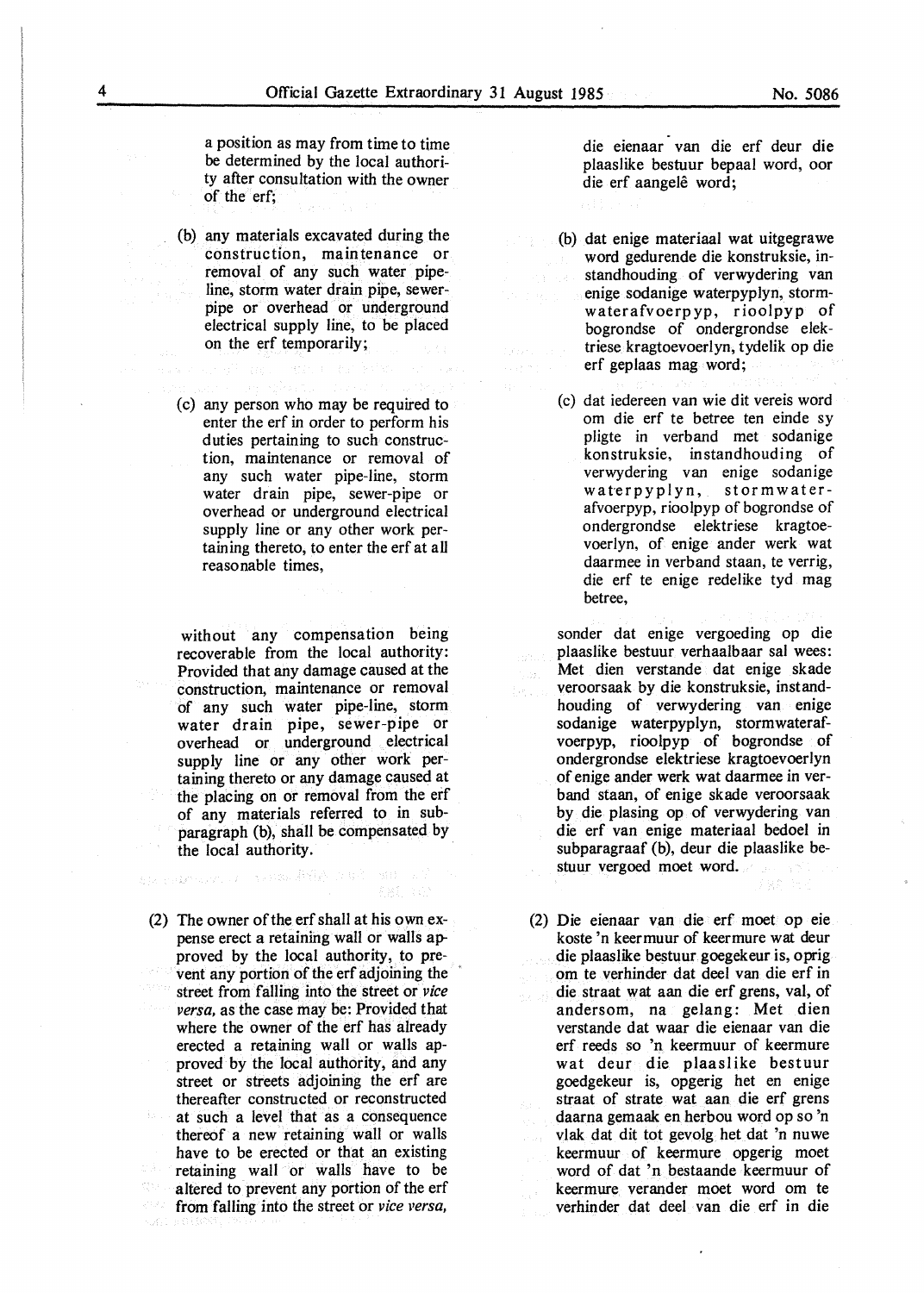as the case may be, such erection or alteration shall be effected at the expense of the local authority.

- (3) It shall not be permissible to drill or excavate for water on the erf.
- (4) No dairy, stable, cowshed, abattoir, piggery, bakery, sausage factory or any offensive trade whatsoever shall be established or conducted on the erf.

For the purposes of this paragraph "offensive trade" shall mean any of the trades, businesses, works or institutions mentioned in regulation l(a) of the Regulations promulgated under Government Notice 141 dated 10 November 1926, as amended.

- (5) Except with the written permission of the local authority no bricks, tiles, earthen ware pipes or any other articles of a like nature shall be made on the erf for any purpose other than the erection of a building on the erf.
- (6) No cattle, sheep, pigs, goats, baboons, monkeys, beasts of prey or draught animals shall be kept on the erf.
- (7) There shall be no obstruction or deviation of any natural course of storm water over the erf, without the written approval of the local authority.
- B. The following conditions shall be registered in favour of the local authority against the title deeds of the following erven:
	- (1) Erven 275 and 423:

nyabeg vale Pip

- (a) The erf shall be used for purposes of a church only.
- (b) Only one main building, together with the necessary outbuildings, shall be erected on the erf.
- (c) The building value of the main building, including the outbuildings, shall be at least R25 000,00.
- (d) No buildings or structures or any portion thereof (except boundary walls or fences), as the case may be, shall be erected within *5* metres of

straat val, of andersom, na gelang, sodanige oprigting of verandering op koste van die plaaslike bestuur gedoen moet word.

- (3) Op die erf mag nie na water geboor of gegrawe word nie.
- (4) Geen melkery, stal, koeistal, abattoir, varkhok, bakkery, worsfabriek of enige hinderlike bedryf hoegenaamd, mag op die erf aangebring of bestuur word nie.

Vir die doeleindes van hierdie paragraaf beteken "hinderlike bedryr' enigeen van die besighede, bedrywe, werke of inrigtings genoem in regulasie  $1(a)$  van die Regulasies afgekondig by Goewermentskennisgewing 141 van 10 November 1926, soos gewysig.

- (5) Buiten met die skriftelike toestemming van die plaaslike bestuur mag geen stene, teëls, erdepype of enige ander artikels van soortgelyke aard vir enige ander doel as die oprigting van 'n gebou op die erf, op die erf gemaak word nie.
- (6) Geen beeste, skape, varke, bokke, bobbejane, ape of roof- of trekdiere mag op die erf aangebou word nie.
- (7) Daar mag geen hindernis of verlegging van enige natuurlike stormwatergeleiding oor die erf wees sonder skriftelike goedkeuring van die plaaslike bestuur nie.
- B. Die volgende voorwaardes moet ten gunste van die plaaslike bestuur geregistreer word teen die titelbewyse van die volgende erwe:
- (1) Erwe 275 en 423: 204
	- (a) Die erf mag slegs vir kerkdoeleindes gebruik word.
	- (b) Slegs een hoofgebou, tesame met die nodige buitegeboue, mag op die erf opgerig word.
	- (c) Die bouwaarde van die hoofgebou, met inbegrip van die buitegeboue, moet minstens R25 000,00 wees.
	- ( d) Geen geboue of strukture, of enige deel daarvan (behalwe grensmure of 沙县住 omheinings), na gelang, mag binne *5* meter van enige straatgrens en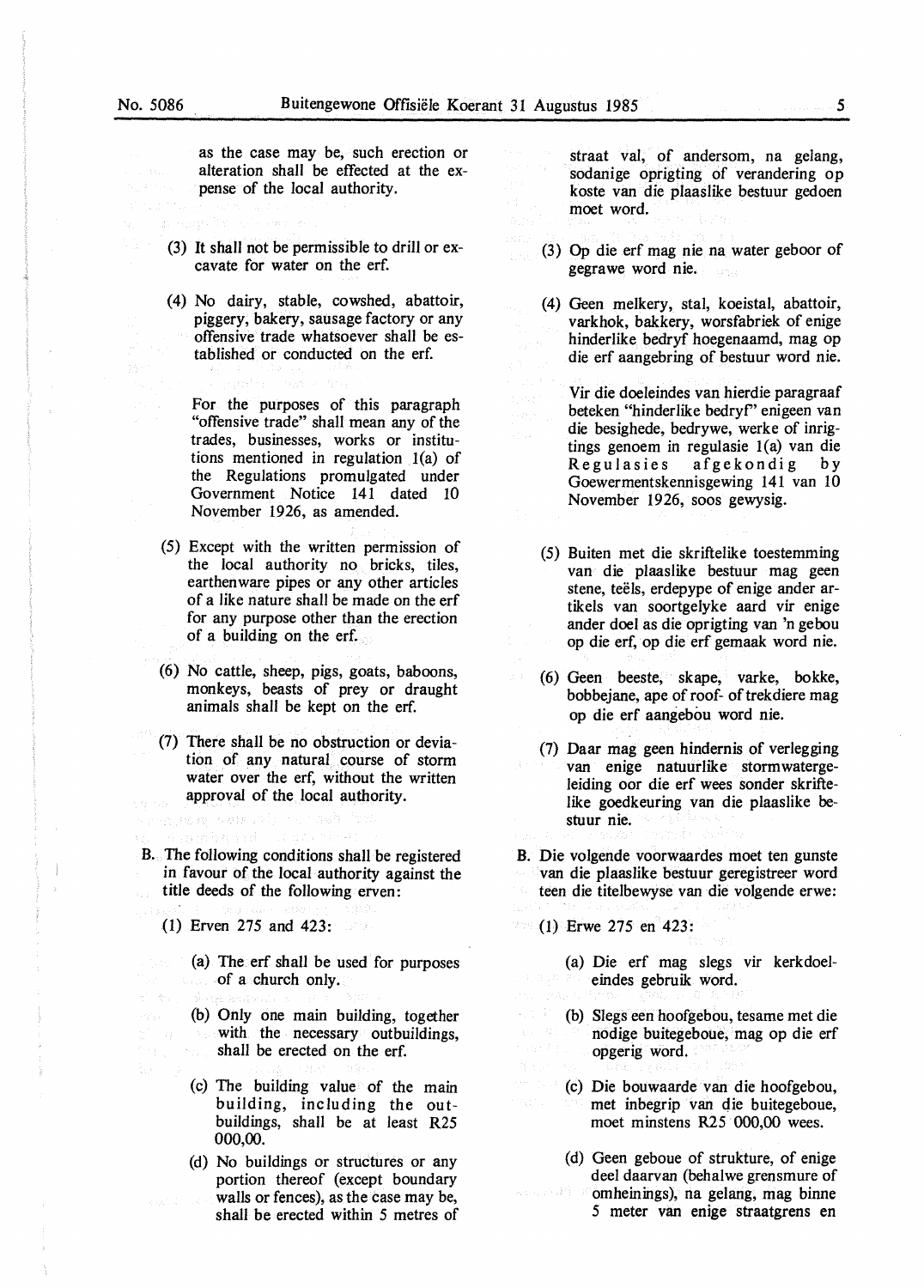any street boundary and no main building within 3 metres of any rear or lateral boundary of the erf: Provided that outbuildings may be erected on the rear or lateral boundary of the erf if the wall that stands on such rear or lateral boundary, is a fire wall.

For the purposes of this paragraph "street boundary" shall mean any boundary common to a street, "lateral boundary" shall mean any boundary with at least one end on a street boundary, and "rear boundary" shall mean any boundary other than a lateral or street boundary.

- (2) Erven 103 to 138,274,278 to 291,293 to 312, 314 to 382,388 to 422 and 424 to 443:
	- (a) The erf shall be used for residential purposes only.
	- (b) Only one building, designed and destined for occupation by only one family, with the necessary outbuildings, shall be erected on the erf.
	- (c) The building value of the main building, excluding the outbuildings, shall be at least R5 000,- 00.
	- (d) No buildings or structures or any portion thereof (except boundary walls, fences, fire walls and railway lines), as the case may be, shall be erected within 3 metres of any street or rear boundary or within 1,25 metres of any lateral boundary of the erf.

For the purposes of this paragraph "street boundary" shall mean any boundary common to a street, "lateral boundary" shall mean any boundary with at least one end on a street boundary, and "rear boundary" shall mean any boundary other than a lateral or street boundary.

- (3) Erf 384:
	- (a) The erf shall be used for business purposes only.

geen hoofgebou mag binne 3 meter van enige agter- of sygrens van die erf, opgerig word nie: Met dien verstande dat buitegeboue op die agterof sygrens van die erf opgerig mag word as die muur wat op sodanige agter- of sygrens staan 'n brandmuur is.

Vir die doeleindes van hierdie paragraaf beteken "straatgrens" enige grens gemeenskaplik met 'n straat, "sygrens" enige grens wat minstens een eindpunt op 'n straatgrens het, en "agtergrens" enige ander grens as 'n sy- of straatgrens.

- (2) Erwe 103 tot 138,274,278 tot 291,293 tot 312,314 tot 382,388 tot 422 en 424 tot 443:
	- (a) Die erf mag slegs vir woondoeleindes gebruik word.
	- (b) Slegs een gebou, ontwerp en bestem vir bewoning deur slegs een gesin, met die nodige buitegeboue, mag op die erf opgerig word.
	- (c) Die bouwaarde van die hoofgebou, buitegeboue uitgesl uit, moet minstens RS 000,00 wees.
- (d) Geen geboue of strukture of enige deel daarvan (behalwe grensmure, omheinings, brandmure of spoorlyne), na gelang, mag binne 3 meter van enige straat- of  $\mathcal{L}(\mathcal{C}) \cong \mathbb{C} \otimes \bigoplus_{\mathbf{X} \in \mathcal{C}} \mathbb{C}^{\mathbb{C}}$ agtergrens of binne 1,25 meter van enige sygrens van die erf opgerig word nie.

Vir die doeleindes van hierdie paragraaf beteken "straatgrens" enige grens gemeenskaplik met 'n straat, "sygrens" enige grens wat minstens een eindpunt op 'n straatgrens het, en "agtergrens" enige ander grens as 'n sy- of straatgrens.

(3) Erf 384:

an di Ky

(a) Die erf mag slegs vir besigheidsdoeleindes gebruik word.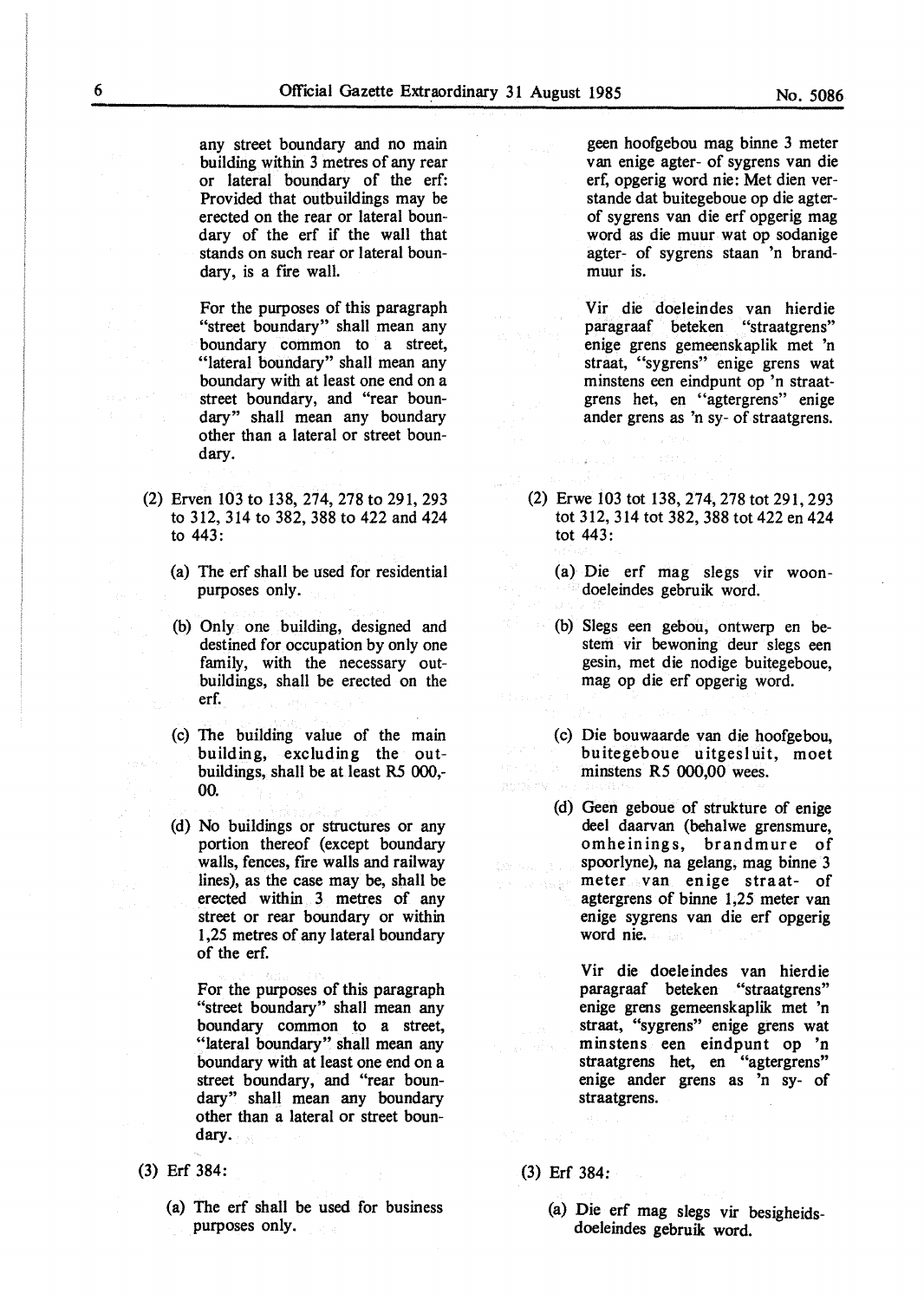- (b) Only one main building, with the necessary outbuildings, shall be erected on the erf.
- (c) The building value of the main building, excluding the outbuildings, shall be at least R20 000,00.
- (d) The coverage of the ground floor of the buildings erected on the erf shall not be more than 840 sq metre.
- (e) No living quarters shall be provided on the same floor as shops and offices.
- (f) No buildings or structures or any portion thereof (except boundary walls or fences), as the case may be, shall be erected within *5* metres of any street boundary and no main building within 3 metres of any rear or lateral boundary of the erf: Provided that outbuildings may be erected on the rear or lateral boundary of the erf if the wall that stands on such rear or lateral boundary, is a fire wall.

For the purposes of this paragraph "street boundary" shall mean any boundary common to a street, "lateral boundary" shall mean any boundary with at least one end on a street boundary, and "rear boundary" shall mean any boundary other than a lateral or street boundary.

- (4) Erf 385:
	- (a) The erf shall be used only for the erection of a power sub station for the supply of electricity to the township of Otavi.
	- (b) The building value of the main building shall be at least R6 250,00.
- (b) Slegs een hoofgebou, met die nodige buitegeboue, mag op die erf opgerig word.
- (c) Die bouwaarde van die hoofgebou, buitegeboue uitgesluit, moet minstens R20 000,00 wees.
- (d) Die beslaanoppervlakte van die grondvloer van die geboue wat op die erf opgerig word, mag nie meer as 840 vk meters wees nie.
- (e) Geen woonkwartiere mag op dieselfde vloer as winkels en kantore voorsien word nie.
- (f) Geen geboue of strukture of enige deel daarvan (behalwe grensmure of omheinings), na gelang, mag binne *5*  meter van enige straatgrens en geen hoofgebou mag binne 3 meter van enige agter- of sygrens van die erf, opgerig word nie: Met dien verstande dat buitegeboue op die agter- of sygrens van die erf opgerig mag word as die muur wat op sodanige agter- of sygrens staan 'n brandmuur is.

Vir die doeleindes van hierdie paragraaf beteken "straatgrens" enige grens gemeenskaplik met 'n straat, "sygrens" enige grens wat minstens een eindpunt op 'n straatgrens bet, en "agtergrens" enige ander grens as 'n sy- of straatgrens.

- (4) Erf 385:
	- (a) Die erf mag slegs gebruik word vir die oprigting van 'n kragsubstasie vir die voorsiening van elektrisiteit aan die dorp Otavi.
	- (b) Die bouwaarde van die hoofgebou moet minstens R6 250,00 wees.